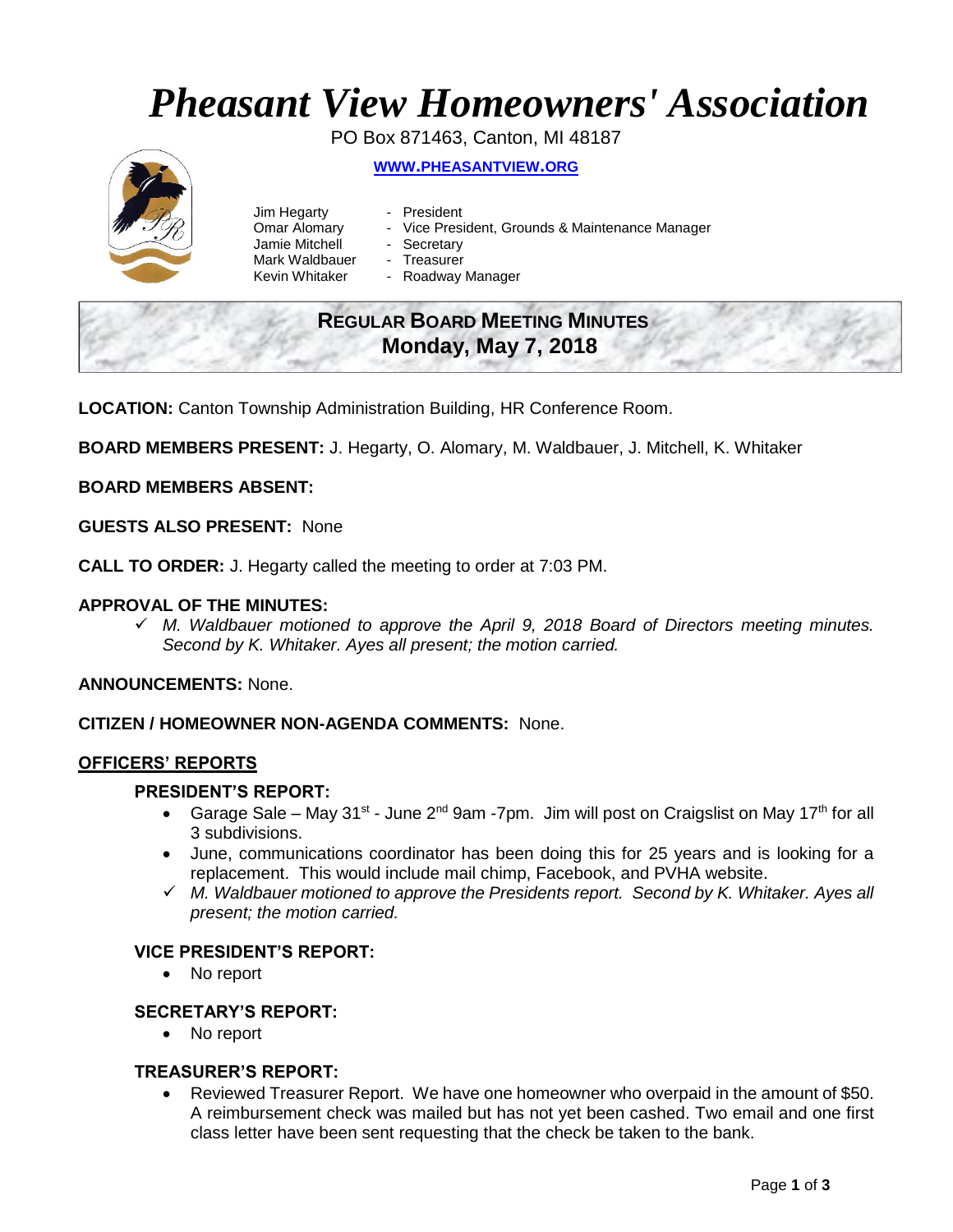- Lot 25 has not paid their Annual Assessment and the case has been turned over to our collections agency, ADAC. There has been account activity from ADAC but we are waiting to hear an update from them in the coming days.
- ILS sent a notice indicating that we missed an invoice and owe \$237 for salting. This bill will be paid once the invoice is received.
- ADAC proposed an automatic foreclosure procedure be put in to place for PVHA. The board can pause the process should we deem necessary. This resolution would allow ADAC to expedite the process and invoice as needed without asking for board approval and a payment at each step.
- *Motion to approve this ADAC resolution by M. Waldbauer. Second by J. Hegarty. Ayes all present; the motion carried.*
- *J. Hegarty motioned to approve the Treasurer's report. Second by O. Alomary. Ayes all present; the motion carried.*

#### **DIRECTOR and COMMITTEE REPORTS**

#### **ROADWAY MANAGER'S REPORT**:

- PRRMA meeting 5-8-18 Some roadwork in Fairway Pines and The Links Condos along Summit Parkway is being considered.
- Fairway Pines was late with their PRRMA payment, they have asked to have the late fee waived – waiting for resolution on late fee to be discussed at the 5-8-18 meeting.
- Oakley's has done their first cut of the season and they missed one cul-de-sac. K. Whitaker will follow up with them about that and will also ask for a fertilization schedule.

#### **ARCHITECTURAL REVIEW COMMITTEE (ARC):**

- ARC Committee approved a request for landscaping improvements for 45902 Overhill Lane, Lot 35. Replace driveway cement and private side walk that leads to the house approved on May 7, 2018.
- ARC Committee approved a request for landscaping improvements for 1873 Stonebridge Way, Lot 103. Replacing the current rotted/damaged wooden deck with a new wooden deck. The color will be same as the natural wood. Depth will not be changed, but the length along back wall will be extended about 16 ft. shape will not be changed from current one (rectangle shape)
- ARC Committee approved a request for landscaping improvements for 46878 Overhill Lane, Lot 43. Request to improve the grading so the storm water will be able to flow to the storm drain. Referred homeowner to Bill Serchak, Canton Township Engineer and sent Canton Township ordinances on April 18, 2018. Bill Serchak has no issues with the homeowner's plan, but suggested a French drain would work better. The homeowner will wait until the lawn dries out before making any changes.

#### **SUBDIVISION COMMUNICATION COORDINATOR'S REPORT:**

• No Report.

### **ACTION ITEM REVIEW:**

#### **OLD BUSINESS:**

- Mailbox Initiative:
	- $\circ$  We are awaiting a date from Jay for the Phase 2 installation and he will also replace the peeling posts. We now have identified three peeling posts, but Jay will closely inspect the others as he wipes and waxes the posts installed in phase one.

#### **NEW BUSINESS:**